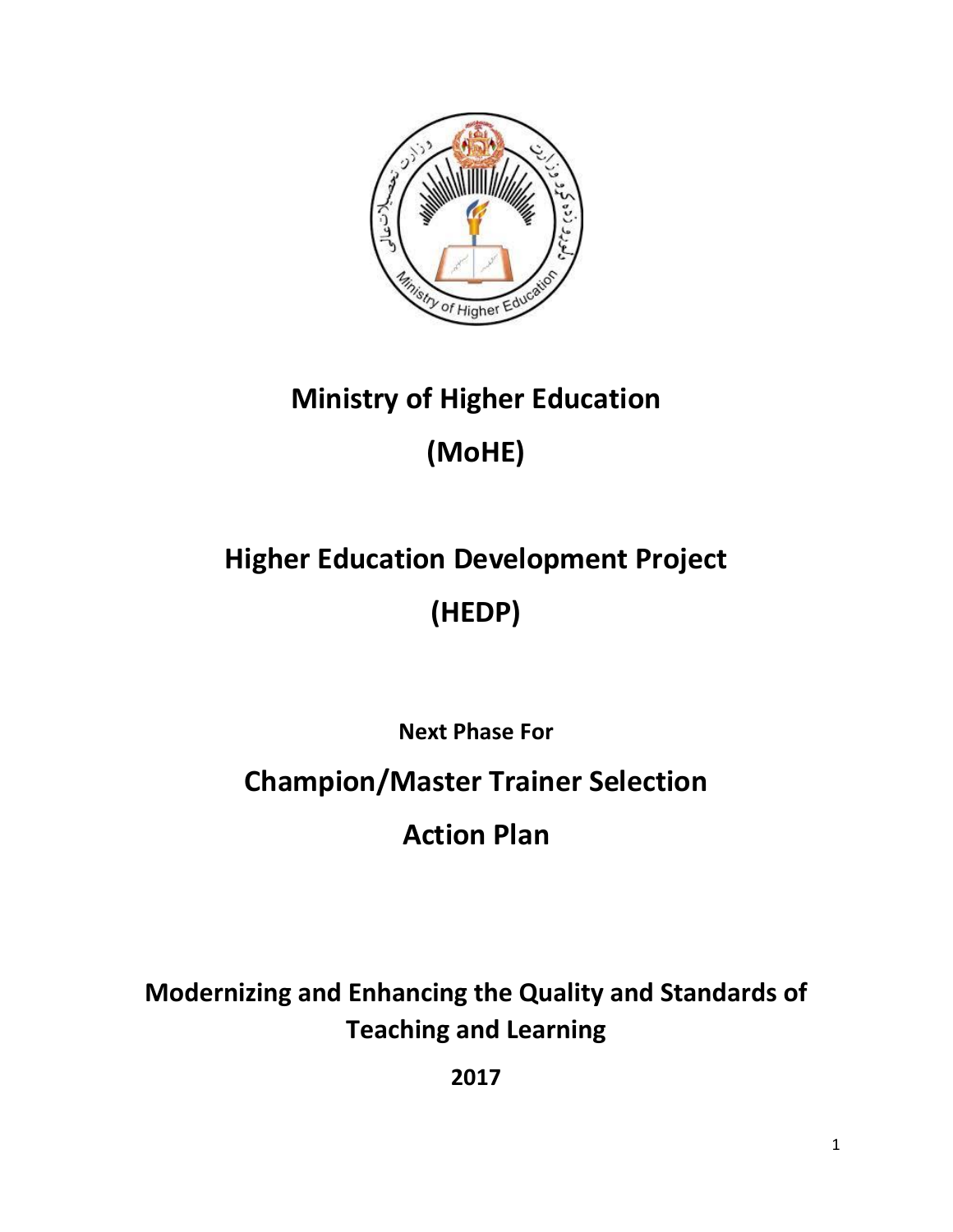## **Vision:**

To provide advanced OBE-SCL Training to qualified and skillful full time faculty members overseas and help they get the OBE-SCL Champion/Master Trainer title and expertise. To launch further local OBE-SCL Training sessions through Champions to enhance and improve the university academics and faculty members' quality and standard of teaching and learning.

## **Mission:**

30 full time faculty members in primary discipline will receive advanced OBE-SCL training overseas. The faculties will later obtain the Champion title and expertise to help in nurturing and supporting the OBE-SCL practice and implementation through continuous training sessions at the local university level.

## **Goals**:

- To identify competent and interested faculty members for Advanced OBE-SCL training
- To help achieve the long-term goal which is to modernize and standardize teaching and learning and support and nurture the OBE-SCL approach at all public universities

## **Objectives:**

- To provide Advanced OBE-SCL training to the identified faculty members
- To promote the OBE-SCL practice and implementation through the contribution of the champions
- To organize and send out another batch of champions for advanced OBE-SCL training
- To offer a lifetime and unique experience of advanced OBE-SCL training overseas to university teachers
- To develop and expand the OBE-SCL knowledge, practice, implementation and support at/to the universities through the champions conducting OBE-SCL Training

## **Background:**

The Advanced OBE-SCL Training/Workshop Overseas will be implemented in two phases. In the first 6 months of 2017, (first round) a batch of 30 people will be dispatched to UTM. In the second 6 months of 2017, (second round) another batch of 30 faculty members will be dispatch to UTM for Advanced OBE-SCL Training/Workshop. This process will continue up to the end of 2019 to ensure a pool of 150 OBE-SCL Champions/Master Trainers.

## **Target Universities**

The target universities that can nominate their teachers for  $1<sup>st</sup>$  and  $2<sup>nd</sup>$  round-2017 Advanced OBE-SCL training overseas are as follow:

| <b>No</b> | <b>University</b>               | <b>No</b> | University              |
|-----------|---------------------------------|-----------|-------------------------|
|           | <b>Kabul University</b>         | 13        | Bamyan University       |
|           | <b>Kabul Medical University</b> | 14        | <b>Kunar University</b> |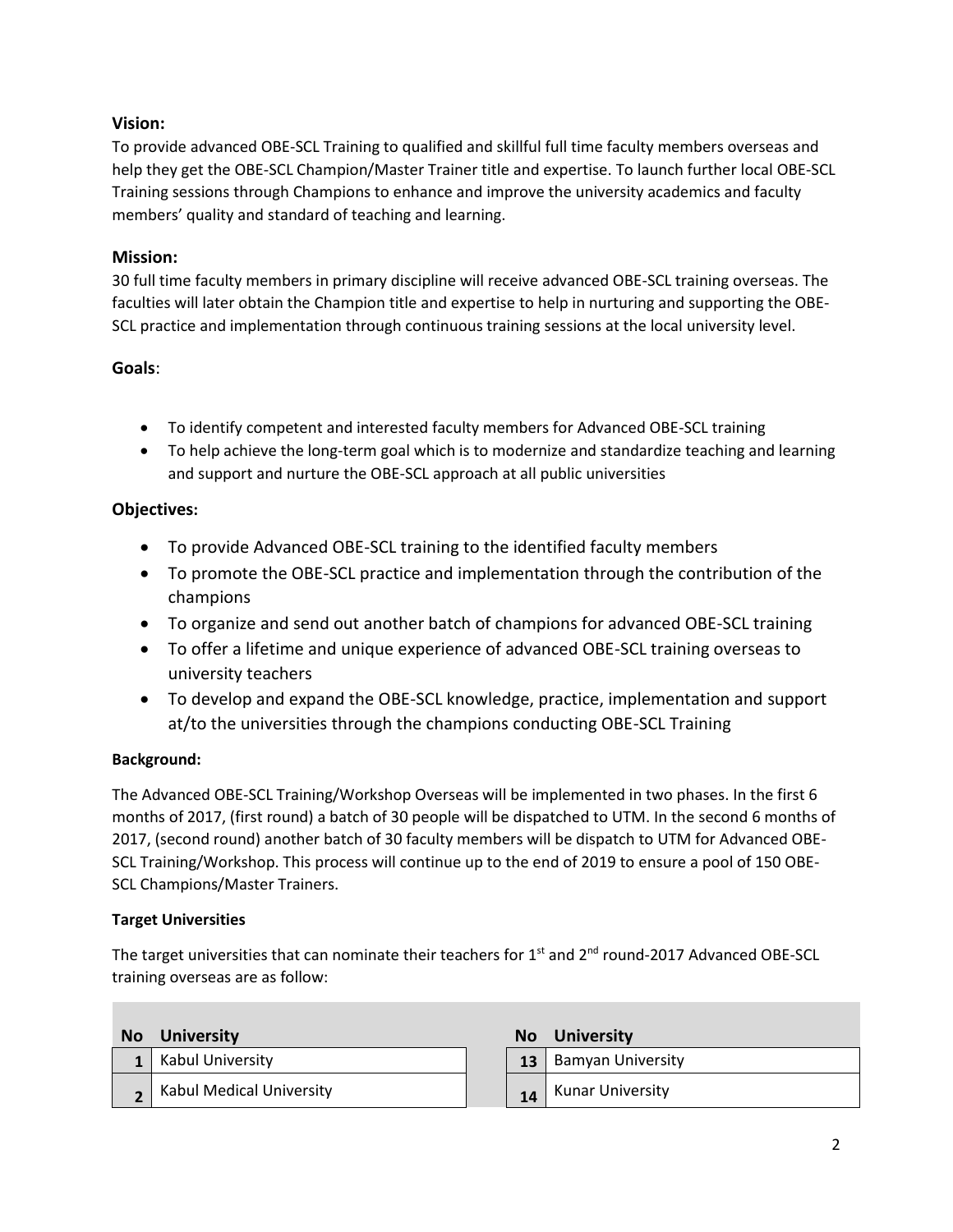| 3                | Kabul Education University      | 15 | Paktia University                              |
|------------------|---------------------------------|----|------------------------------------------------|
| $\boldsymbol{4}$ | Kabul Poly-Technique University | 16 | Jawzjan University                             |
| 5                | Albironi University             | 17 | <b>Kunduz University</b>                       |
| 6                | Kandahar University             | 18 | <b>Baghlan University</b>                      |
| $\overline{7}$   | <b>Herat University</b>         | 19 | Laghman University                             |
| 8                | <b>Balkh University</b>         | 20 | Parwan University                              |
| $\mathbf{q}$     | <b>Takhar University</b>        | 21 | <b>Badakhshan University</b>                   |
| 10               | <b>Nengarhar University</b>     | 22 | <b>Faryab University</b>                       |
| 11               | <b>Shaid Zayed University</b>   | 23 | Kandahar National Agricultural University      |
| 12               | <b>Ghazni University</b>        | 24 | <b>Ghazni Technical Engineering University</b> |

## **The Primary Disciplines**

The nominated candidates for Advanced OBE-SCL Training shall come from the priority disciplines and sub-disciplines identified and recommended by World Bank and HEDP are:

| <b>NO</b>      | <b>Priority Discipline</b>   | <b>Priority Sub-discipline</b>                                                                                                                            |  |
|----------------|------------------------------|-----------------------------------------------------------------------------------------------------------------------------------------------------------|--|
| $\mathbf{1}$   | <b>Public Administration</b> | <b>Public Administration, Public Policy</b>                                                                                                               |  |
| $\overline{2}$ | Economics                    | Economics                                                                                                                                                 |  |
| 3              | Engineering                  | Engineering, Electro mechanic, Construction, Mines and<br>Environmental Engineering, Chemical Technology, Geomatics and<br>Cadaster, and Water resources. |  |
| 4              | <b>Natural Sciences</b>      | Science and Natural Sciences fields excluding Mathematics                                                                                                 |  |
| 5              | <b>Computer Science</b>      | Information Technology and Computer Science                                                                                                               |  |
| 6              | Health                       | Medical Science, General Medicine, Public Health, Stomatology,<br>Pharmacy, Nursing, and Complementary Health Sciences.                                   |  |
| 7              | <b>Environmental Science</b> | <b>Environmental Science</b>                                                                                                                              |  |
| 8              | Agriculture                  | Agriculture and Animal Husbandry                                                                                                                          |  |
| 9              | Language and Literature      | Only English Language and English Literature                                                                                                              |  |
| 10             | Geoscience                   | Geoscience                                                                                                                                                |  |
| 11             | Veterinary                   | Veterinary                                                                                                                                                |  |

## **Table 1:** Priority Disciplines under HEDP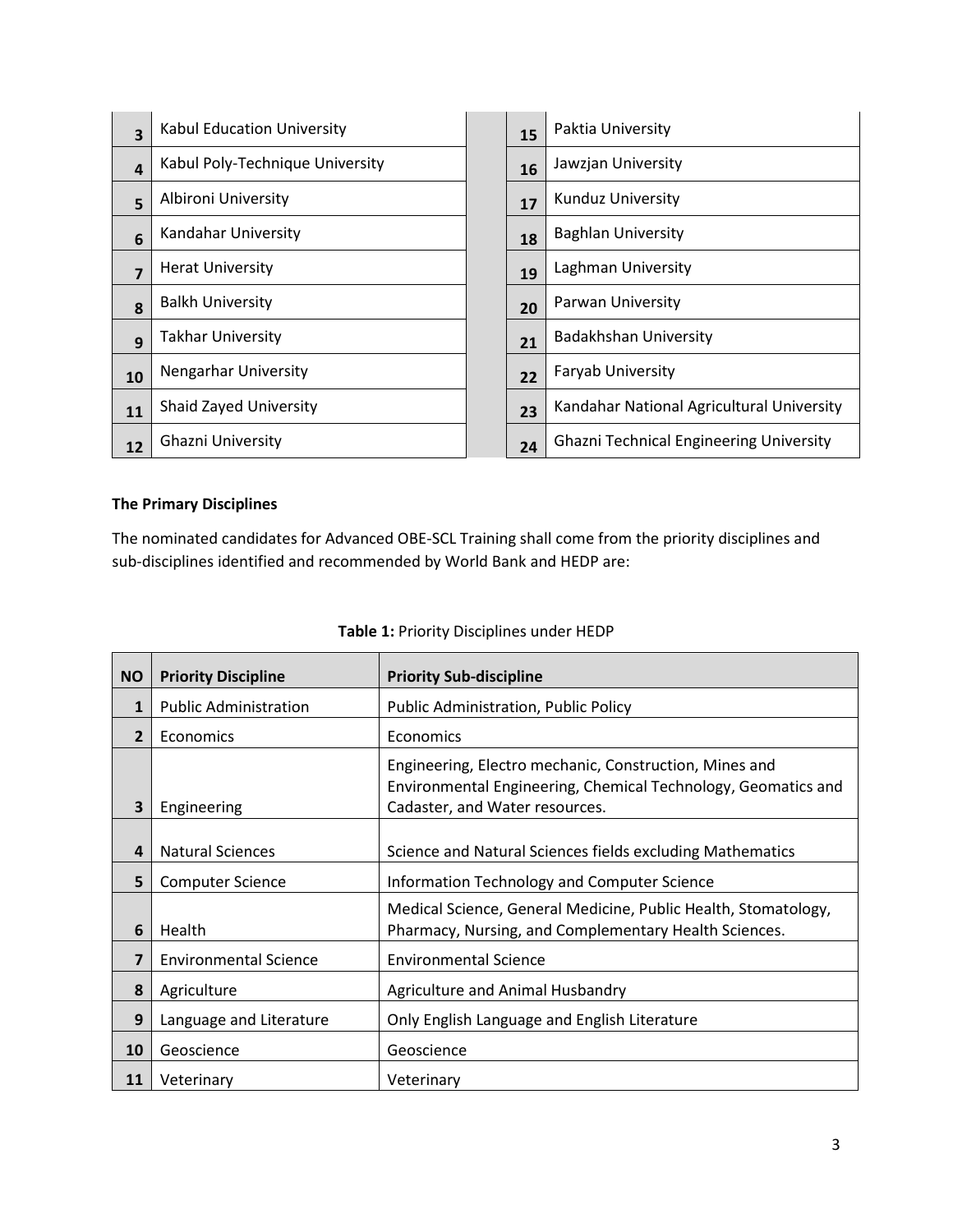**Note:** University's chancellor and vice chancellor shall opt for the priority disciplines and introduce faculty members from those primary disciplines.

#### **University-Based Candidacy Intake Ratio**

#### **Selection Procedure**:

There will be 24 universities that may introduce candidates for the Advanced OBE-SCL Training program. The procedure will start officially by sharing an official document (Maktoob) from MoHE-HEDP to the Chancellor/vice chancellor of each university seeking for their cooperation in spreading the announcement and news about the Advanced OBE-SCL Training program overseas. The University Chancellor/vice chancellor shall make sure to inform all faculty deans and through whom different department will be in the picture. So, it is worth to mention that the candidates shall be introduced to HEDP through sharing a list with full detail and information about them.

**HEDP official** website will also share this news online so that anyone interested in applying to Advanced OBE-SCL Training can nominate themselves.

#### **University Intake Ratio**

The intake ratio differs from university to university on the basis of university size, number of faculty members, and students.

| No | <b>University Intake Ratio</b>           | <b>Number of Candidates Needed</b>                   |
|----|------------------------------------------|------------------------------------------------------|
|    | If only one candidate will be selected   | 3-4 candidates shall be introduced by the university |
|    | If only two candidate will be selected   | 4-6 candidates shall be introduced by the university |
|    | If only three candidate will be selected | 6-8 candidates shall be introduced by the university |

## **Selection Criteria:**

The candidates need to meet the selection criteria which are shared below.

- 1. Participants shall be Master Degree holder (exception in some cases may be considered)
- 2. Candidates/Trainees must be full time faculty members
- 3. It is good to have young spirits and workforce. So, the age specified shall be 25 up to 40 years old.
- *4. They should have good knowledge of English and be able to study, read, write, speak, listen and communicate in English*
- 5. Participants shall be computer literate
- 6. They shall be interested in taking the OBE-SCL Training abroad
- 7. They will have to sign a commitment letter in which they declare their strong commitment to provide OBE-SCL Training to **at least 30** other faculty members annually and support other related OBE-SCL tasks upon the completion of the advanced OBE-SCL Training and their return.
- 8. Participants shall have previous OBE-SCL Training exposure or at least some knowledge of OBE and SCL concepts and theories
- 9. They need to have some basic experiences in training and facilitation
- 10. Participants shall have at least 3-5 years of teaching experiences